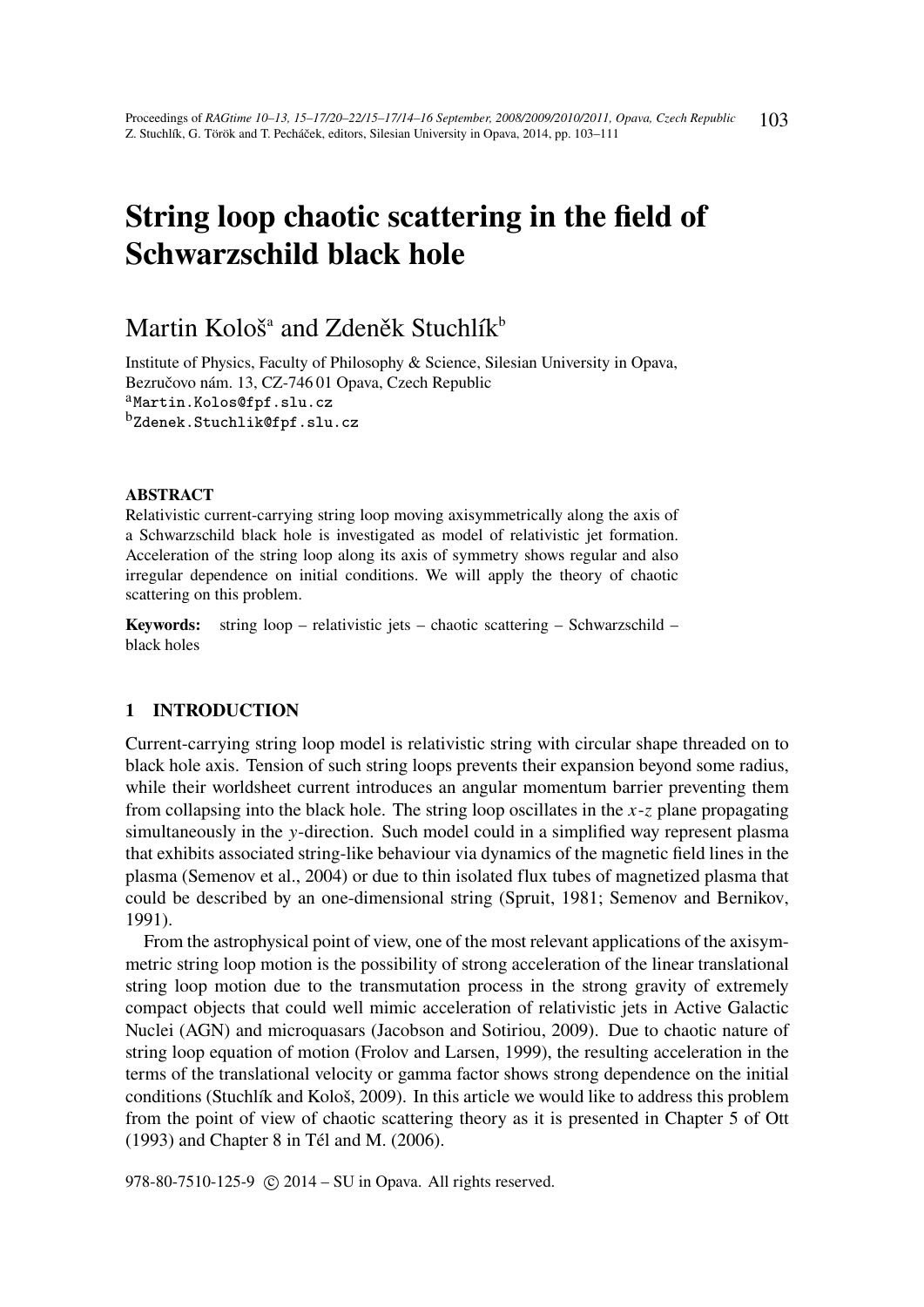

Figure 1. Schematic picture of standard chaotic scattering of particle moving towards scattering region of effective potential (*left*) and chaotic scattering of string loop on Schwarzschild black hole (*right*). On the right, in the case of string loop, we assumed axial symmetry which allows to investigate only one point of the loop; one point path can represent whole string loop movement. Trajectory of the loop is then represented by the black curve on the picture, given in 2D *x*-*y* plot. If the string loop is in equatorial plane  $y = 0$ , its overall loop circle will be seen in *x*-*z* plane.

Let us we have a particle with impact parameter *b*, entering some part of effective potential (scattering region), and let's the particle can escape the scattering region with some scattering angle  $\alpha$ , see Fig. 1 (left). We can define scattering angle (scattering function)  $\alpha(b)$  as a function depending on impact parameter *b*. Chaotic scattering theory is dealing with the properties of scattering function  $\alpha(b)$ , especially when  $\alpha(b)$  shows some "strange" (chaotic behaviour). In our system of string loop winding around black hole, we will shoot string loops from some position  $y_s$  giving initial distance from the equatorial plane (impact parameter), towards to the black hole (effective potential) and we will measure final gamma factor  $\gamma$  (scattering angle), see Fig. 1 (right). Properties of the scattering function  $\gamma(y_s)$ for string loop dynamics in the vicinity of Schwarzschild black hole are examined in this report.

### 2 CURRENT-CARRYING STRING LOOP

We study a string loop motion in the field of a black hole described by the Schwarzschild metric

$$
ds^{2} = -A(r) dt^{2} + A^{-1}(r) dr^{2} + r^{2} (d\theta^{2} + \sin^{2} \theta d\phi^{2}), \quad A(r) = 1 - \frac{2M}{r}.
$$
 (1)

We use the geometric units with  $c = G = 1$  and the Schwarzschild coordinates. In order to properly describe the string loop motion, it is useful to use the Cartesian coordinates

$$
x = r\sin(\theta), \quad y = r\cos(\theta). \tag{2}
$$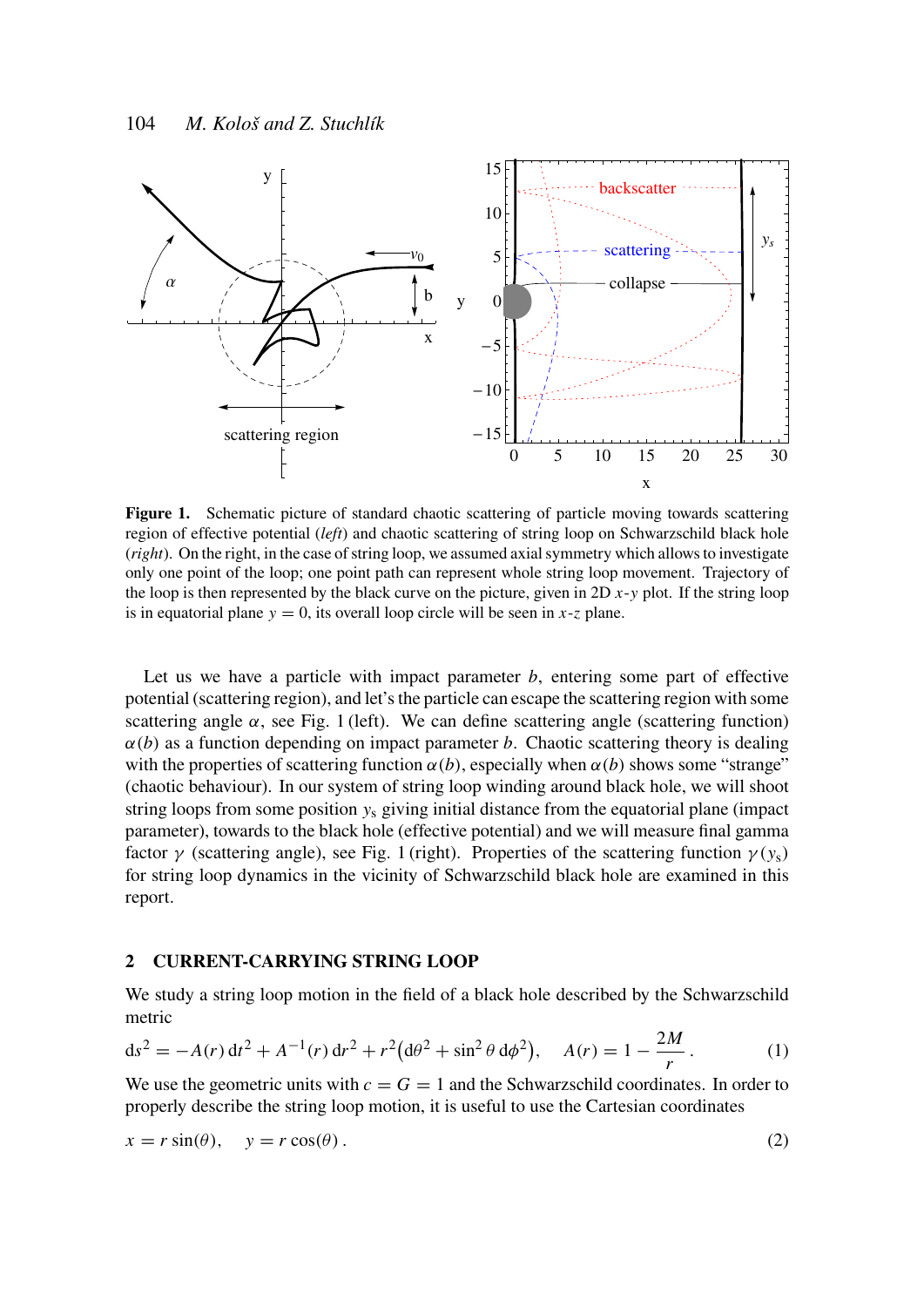The string loop is threaded on to an axis of the black hole chosen to be the *y*-axis. Due to the assumed axisymmetry of the string motion one point path can represent whole movement of the string. Trajectory of the string can be represented by a curve in the 2D *x*-*y* plane, see Fig. 1 (right). The string loop can oscillate, changing its radius in the *x*-*z* plane, while propagating in the *y* direction.

The string loop motion is governed by barriers given by the string tension and the worldsheet current determining the angular momentum – these barriers are modified by the gravitational field. Dynamics of the string is described by the action

$$
S = \int d^2 \sigma \sqrt{-h} \left( \mu + h^{ab} \varphi_{,a} \varphi_{,b} \right), \tag{3}
$$

where  $\varphi_{a} = j_{a}$  determines current of the string and  $\mu > 0$  reflects the string tension. Axisymmetry of the string loop means that the scalar field  $\varphi = j_{\sigma} \sigma + j_{\tau} \tau$ , where  $j_{\sigma}$  and  $j_{\tau}$  are constant components of the current.

The worldsheet stress-energy tensor density  $\tilde{\Sigma}^{ab}$  can be expressed in the form (Jacobson and Sotiriou, 2009)

$$
\tilde{\Sigma}^{\tau\tau} = \frac{J^2}{g_{\phi\phi}} + \mu \,, \quad \tilde{\Sigma}^{\sigma\sigma} = \frac{J^2}{g_{\phi\phi}} - \mu \,, \quad \tilde{\Sigma}^{\sigma\tau} = \frac{-2j_{\tau}j_{\sigma}}{g_{\phi\phi}} \,, \quad J^2 \equiv j_{\sigma}^2 + j_{\tau}^2 \,. \tag{4}
$$

As demonstrated in (Larsen, 1993; Carter and Steer, 2004), the string loop motion in spherically symmetric spacetime can be described by the Hamiltonian

$$
H = \frac{1}{2}g^{rr} P_r^2 + \frac{1}{2}g^{\theta\theta} P_\theta^2 + \frac{1}{2}g_{\phi\phi} \left(\Sigma^{\tau\tau}\right)^2 + \frac{1}{2}g^{tt} E^2. \tag{5}
$$

The equations of motion are given by the Hamilton equations

$$
\frac{\mathrm{d}X^{\mu}}{\mathrm{d}\zeta} = \frac{\partial H}{\partial P_{\mu}}, \quad \frac{\mathrm{d}P_{\mu}}{\mathrm{d}\zeta} = -\frac{\partial H}{\partial X^{\mu}}.
$$
\n(6)

Due to symmetries of metrics (1) we have conserved quantities string loop energy *E* and string loop angular momentum *L*, given by

$$
-E = P_t = g_{tt} \tilde{\Sigma}^{\tau \tau} X^t_{|\tau}, \quad L = P_{\phi} = g_{\phi\phi} \tilde{\Sigma}^{\sigma \tau} = -2j_{\tau} j_{\sigma} . \tag{7}
$$

Hamiltonian is constant of the motion  $H = 0$ . The loci where the string loop has zero velocity ( $\dot{r} = 0$ ,  $\dot{\theta} = 0$ ) form boundary of the string motion

$$
E = E_{\mathfrak{b}}(r,\theta) = \sqrt{-g_{tt}g_{\phi\phi}}\,\tilde{\Sigma}^{\tau\tau} \,. \tag{8}
$$

There are four different types of the behaviour of the energy boundary function for the string loop dynamics in the Schwarzschild BH spacetime represented by the characteristic  $E =$  const. sections of the  $E_b(r, \theta)$  function in dependence on parameter *J* (Jacobson and Sotiriou, 2009). We can distinguish them according to two properties: possibility of the string loop to escape to infinity in the *y*-direction, and possibility to collapse to the black hole. A detailed discussion can be found in Kološ and Stuchlík (2010).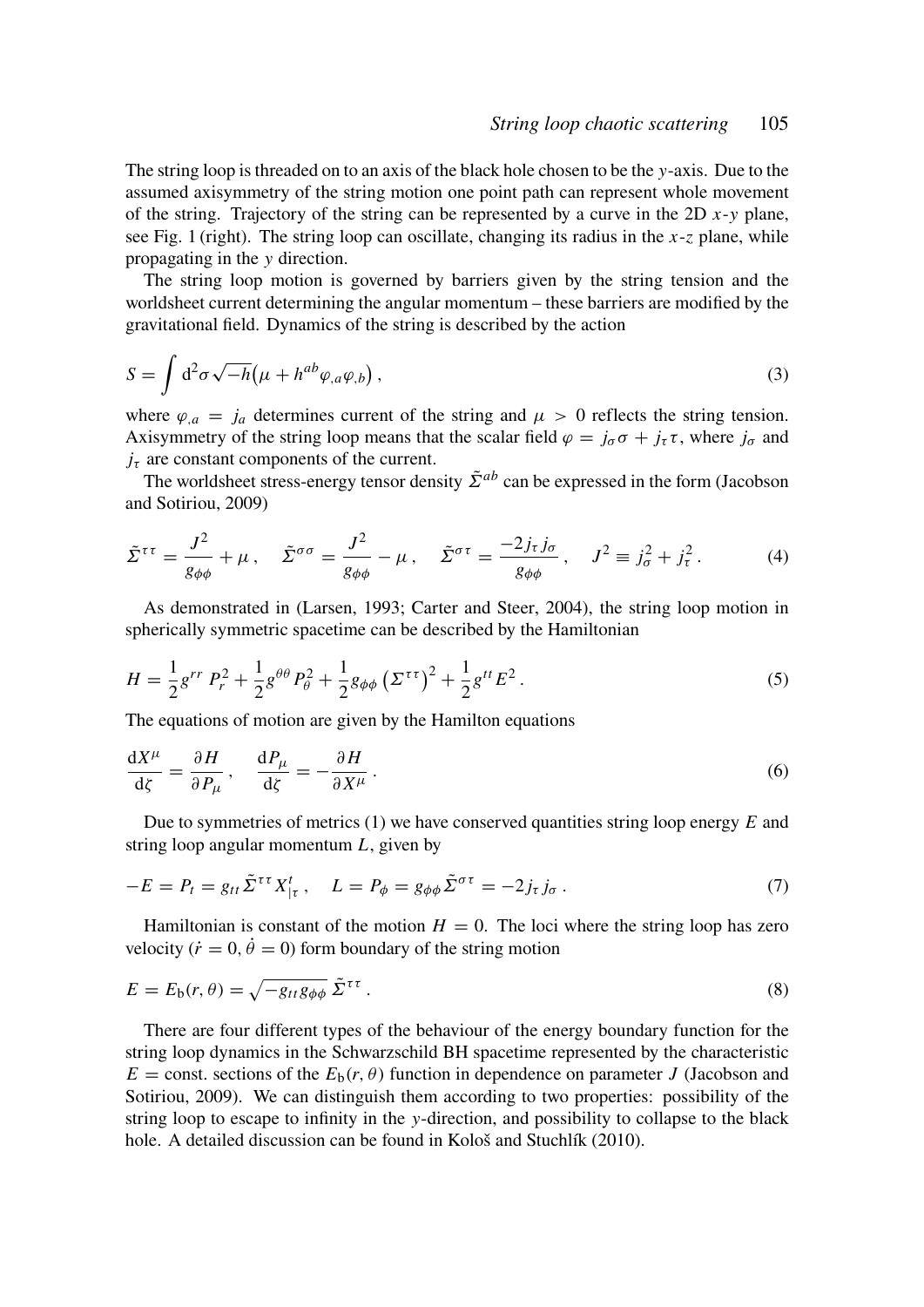# 106 *M. Kološ and Z. Stuchlík*

The first case corresponds to no inner and outer boundary – the string loop can be captured by the black hole or escape to infinity. The second case corresponds to the situation with an outer boundary – the string loop must be captured by the black hole. The third case corresponds to the situation when both inner and outer boundary exist – the string loop is trapped in some region forming a potential "lake" around the black hole. The fourth case corresponds to an inner boundary – the string loop cannot fall into the black hole but it must escape to infinity, see Fig. 2 in Stuchlík and Kološ (2009). For our following discussion only the first and fourth case, corresponding to the possibility of the string loop to escape to infinity in the *y*-direction, will be relevant.

#### 3 STRING LOOP ASYMPTOTICAL EJECTION SPEED

Since the Schwarzschild spacetime is asymptotically flat, we will discuss the string loop motion in the flat spacetime that enables clear definition of the acceleration process. The energy of the string loop (8) in the flat spacetime, expressed in the Cartesian coordinates, reads

$$
E^{2} = \dot{y}^{2} + \dot{x}^{2} + \left(\frac{J^{2}}{x} + x\right)^{2} = E_{y}^{2} + E_{x}^{2},
$$
\n(9)

where dot denotes derivative with respect to the affine parameter  $\zeta$ . The energy related to the motion in the *x*- and *y*-directions are given by the relations

$$
E_y^2 = \dot{y}^2, \quad E_x^2 = \dot{x}^2 + \left(\frac{J^2}{x} + x\right)^2 = (x_1 + x_0)^2 = E_0^2 \tag{10}
$$

where  $x_i(x_0)$  represent the inner (outer) limit of the oscillatory motion. The energy  $E_0$ representing the internal energy of the string loop is minimal when the inner and the outer radii coincide, leading to the relation

$$
E_{0(\min)} = 2J\tag{11}
$$

that determines the minimal energy necessary for escaping of the string loop to infinity. Clearly,  $E_x = E_0$  and  $E_y$  are constants of the string loop motion and no transformation between these energy modes is possible in the flat spacetime. However, in strong gravity in vicinity of black holes or naked singularities, the internal kinetic energy of the oscillating string can be transmitted into the kinetic energy of the translational linear motion (or vice versa) due to the chaotic character of the string loop dynamics (Jacobson and Sotiriou, 2009; Stuchlík and Kološ, 2012a).

In order to get a strong acceleration in the Schwarzschild spacetime, the string loop has to pass the region of strong gravity near the black hole horizon (scattering region), where the string transmutation effect  $E_x \leftrightarrow E_y$  can occur. All energy of the transitional  $(E_y)$  energy mode can be transmitted to the oscillatory  $(E_x)$  energy mode – oscillations of the string loop in the *x*-direction and the internal energy of the string will increase maximally in such a situation, while the string will stop moving in the *y*-direction. However, all energy of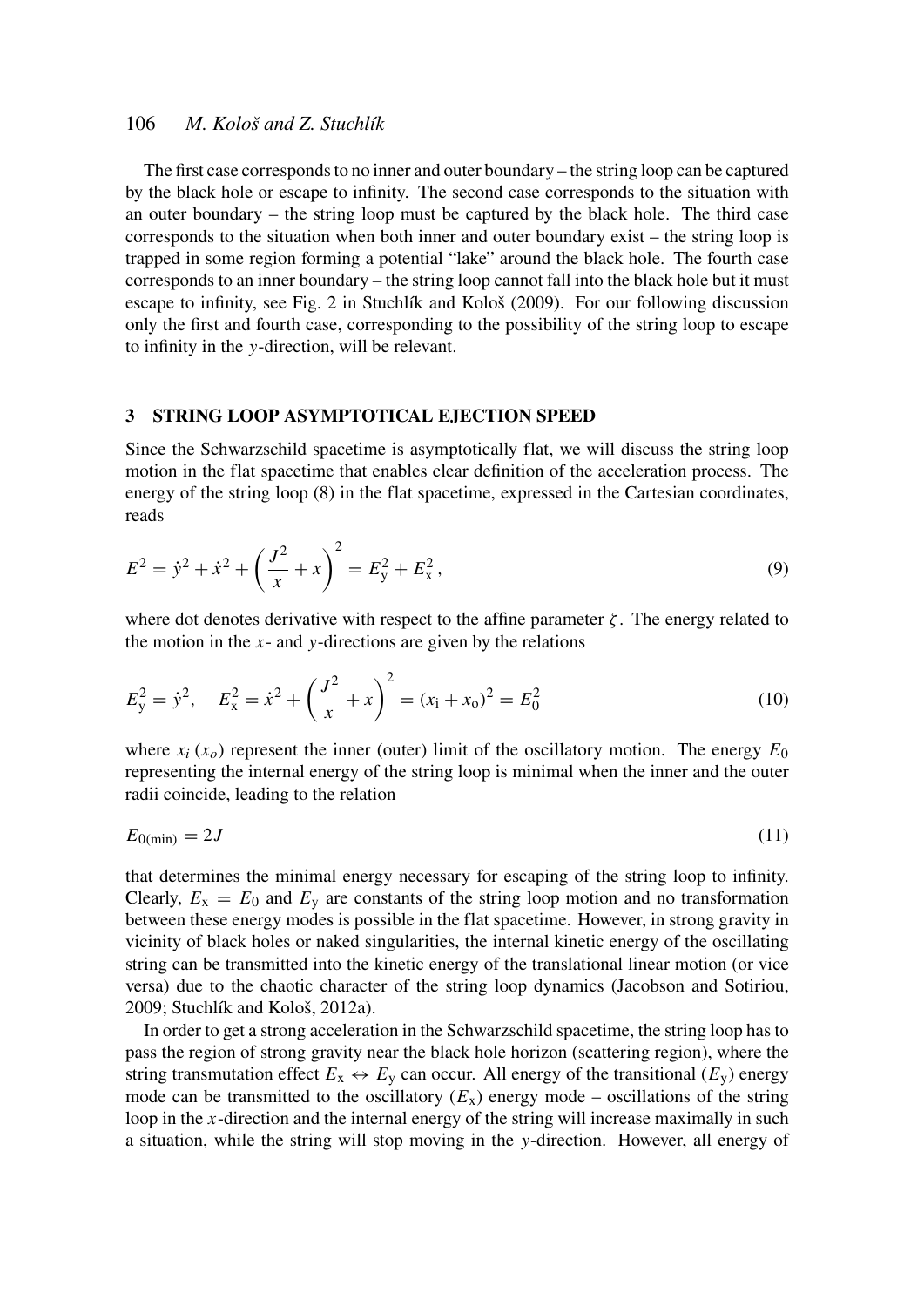

**Figure 2.** Scattering function  $\gamma(y_s)$  (Lorentz factor at infinity) and time spend by the string loop in the region close to the black hole horizon (scattering region) is calculated for energy  $E = 25$  and current *J* = 2. All trajectories starting from the rest with different initial position  $y_0 \in (3, 13)$  while  $x_0$  is calculated from  $E<sub>b</sub>$  condition (8). Gray points correspond to the string loops collapsed to the black hole, blue to the scattered and red backscattered string loops. Green are trajectories which were not able to reach numerical infinity located at  $r = 1000$  in given maximal integration time  $\zeta = 200$ . Examples of individual trajectories trajectories can be found in Fig. 1. Maximal acceleration for this case (13) gives us the limiting gamma factor  $\gamma_{\text{max}} = 6.25$  (*dashed line*). We show the topical gamma factor that is numerically found in the sample,  $\gamma_{\text{top}}$ , and also the mean value  $\gamma_{\text{mean}}$  from the sample. Figure on the left is only zoom in to the figure on the right for values  $y_0 \in (4.7, 5.3)$  (first chaotic band).

the  $E_x$  mode cannot be transmitted into the  $E_y$  energy mode – there remains inconvertible internal energy of the string,  $E_{0(\text{min})} = 2J$ , being the minimal potential energy hidden in the  $E_x$  energy mode.

The final Lorentz factor of the transitional motion of an accelerated string loop as observed in the asymptotically flat region of the Schwarzschild spacetime is, due to (10), determined by the relation (Jacobson and Sotiriou, 2009; Stuchlík and Kološ, 2012a)

$$
\gamma = \frac{E}{E_0} = \frac{E}{x_1 + x_0},\tag{12}
$$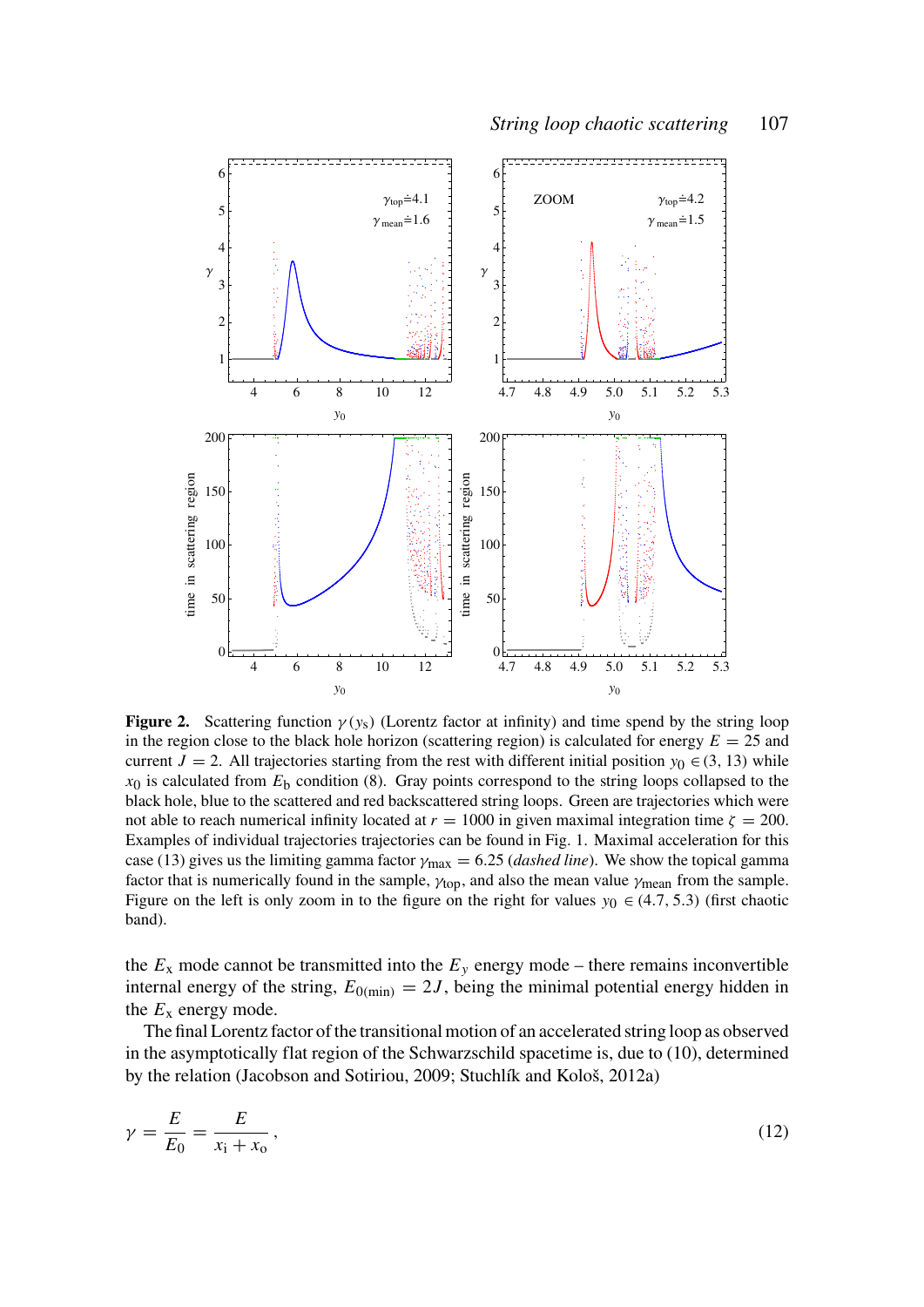

Figure 3. String loop unstable periodic orbit (UPO) compared to orbits obtained by slight change in UPO initial conditions. Presented UPO, with initial starting position  $y_s \approx 5.05905$ , is responsible for first chaotic band on left Fig. 2.

where  $E$  is the total energy of the string loop moving with the internal energy  $E_0$  in the *y*-direction with the velocity corresponding to the Lorentz factor  $\gamma$ .

To see how the acceleration of the string loop in the field of Schwarzschild black hole works, we will start to "shoot" string loops from position *x*<sup>s</sup> ∼25, *y*<sup>s</sup> ∈(3, 13) with energy  $E = 25$  and current  $J = 2$ , see Fig. 1 (right). Maintaining the string loop energy  $E = 25$ constant for all trajectories of  $y_s \in (3, 13)$  sample, we must calculate the starting coordinate  $x_s$  from energy condition (8). For every starting position  $y_s$  (impact parameter) we will measure final gamma factor,  $\gamma$  given by (12) and hence obtaining the gamma factor  $\gamma(y_s)$ (scattering function) as function of starting position.

As can be seen from Fig. 2., the scattering function  $\gamma(y_s)$  have some regular scattering regions, example is the region  $y_s \in (6, 10)$ , where the final  $\gamma$  factor is changing continuously with initial starting position *y*<sup>s</sup> . Such behaviour is expected by common sense, because it is observed in many normal (non chaotic) scatterings. But for chaotic scattering there are also chaotic regions (chaotic bands), example is the region  $y_s \in (5.0, 5.1)$ , where it is not possible to predict final  $\gamma$  factor output from neighbouring initial starting points  $y_s \pm \delta$  – the scattering function  $\gamma(y_s)$  is not continuous.

To find the origin of chaotic bands in our system, we can compare the scattering function  $\gamma(y_s)$  (upper row of pictures in Fig. 2) with the the integration time which the string loop is spending in region close to the black hole horizon (scattering region) before escaping to the infinity (lower row of pictures in Fig. 2). Now it is obvious, that trajectories from chaotic bands are spending large amount of time in region close to the black hole; many time crossing the equatorial plane in attempt to decide in which direction to go. The origin of such string loop motion lies in the existence of the unstable periodic orbits (UPOs) in the system, (Ott, 1993; Tél and M., 2006).

String loop at an unstable periodic orbit (UPO) will forever periodically oscillate close to black hole horizon and never leave it, even if there is possibility for escape to infinity from the energetic point of view (energy boundary function  $E<sub>b</sub>$  is open to infinity in *y*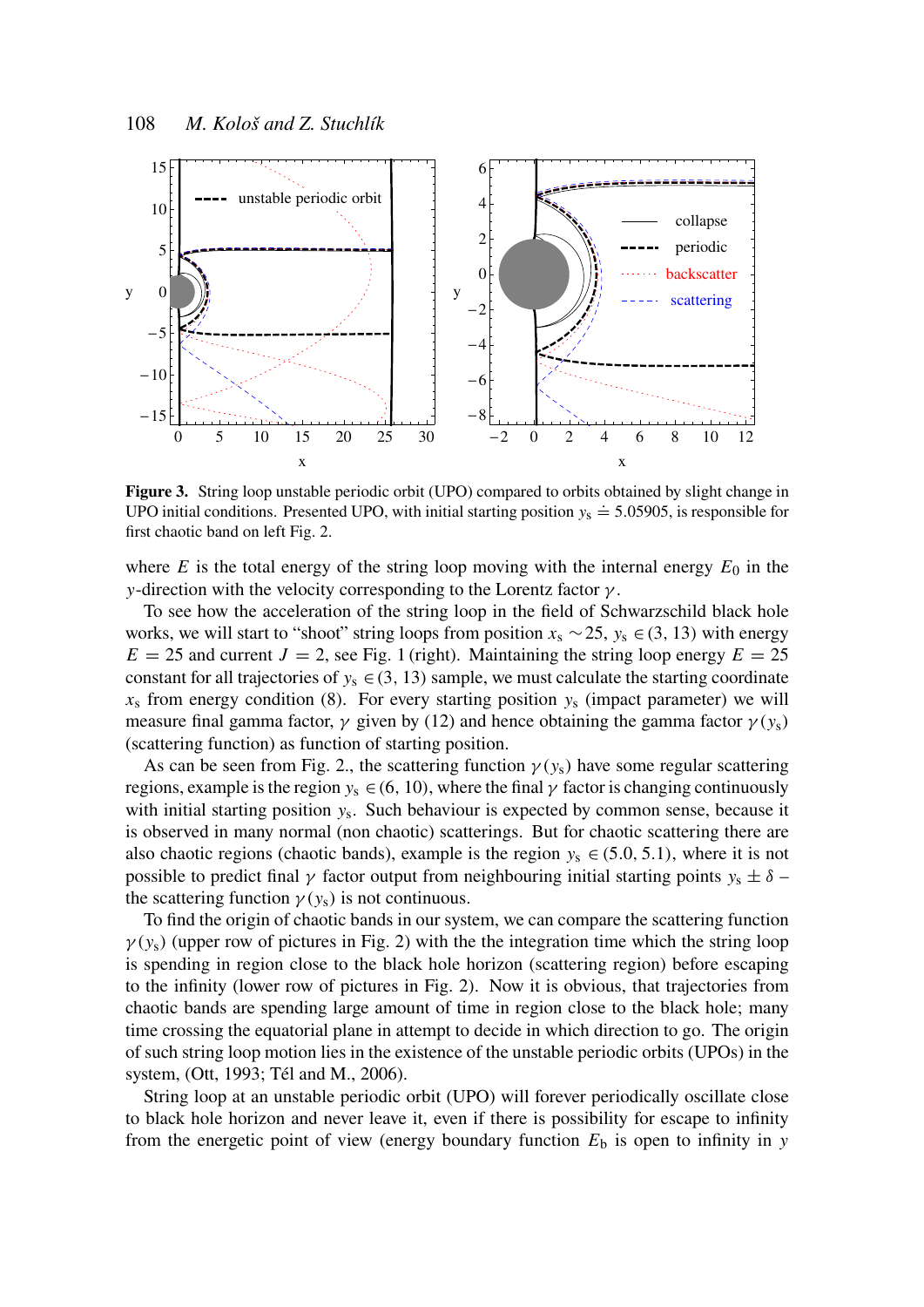

**Figure 4.** Particle is coming from infinity with almost maximal speed  $\gamma \sim \gamma_{\text{max}}$ . On the left we have the case of motion for small values of current parameter  $J = 2$  (1st type of energy boundary) when the sting loop can collapse to the black hole, while on the right we have  $J = 12$  (4th type of energy boundary) when the string loop collapse is prohibited.

direction), see Fig. 3. But if the initial conditions for UPO are only sightly changed, the string loop trajectory are completely different, see Fig. 3. We can not predict final output from neighbouring initial conditions.

#### 4 MAXIMAL EJECTION SPEED

During the acceleration, the energy of the oscillatory mode  $E<sub>x</sub>$  is transmitted into translational energy  $E_y$ , but there always remains inconvertible internal energy of the string,  $E_{0(\text{min})} = 2J(11)$ , in the  $E_x$  mode. This gives limit on string loop maximal acceleration, there exist the maximal Lorentz factor for string loop ejection speed as shown in (Stuchlík and Kološ, 2012a)

$$
\gamma_{\text{max}} = \frac{E}{2J} \,. \tag{13}
$$

From this equation we see that large ratio of the string loop energy *E* versus its angular momentum given by the current parameter *J* is needed for ultra-relativistic acceleration. We can use small values of parameter *J* or large string loop energy *E*.

We have calculated 3000 trajectories for string loops with energy  $E = 25$  and current  $J = 2$ , with limiting gamma factor  $\gamma_{\text{max}} = 6.25$  (13), but observed top accelerated string  $\mathcal{L} = 2$ , with minimg gamma ractor  $\gamma_{\text{max}} = 0.25$  (15), our observed top acceleration  $\gamma \sim \gamma_{\text{max}}$  was loop has only  $\gamma_{\text{top}} = 4.2$ , see Fig. 2. No trajectory with extreme acceleration  $\gamma \sim \gamma_{\text{max}}$  was found.

To see for better resolution in Fig. 2, if there can exist an extremely accelerated string loop, hidden somewhere in the chaotic bands, we will examine more closely how such trajectory will looks like. For  $\gamma = \gamma_{\text{max}}$  the string loop will stop oscillating in the *x*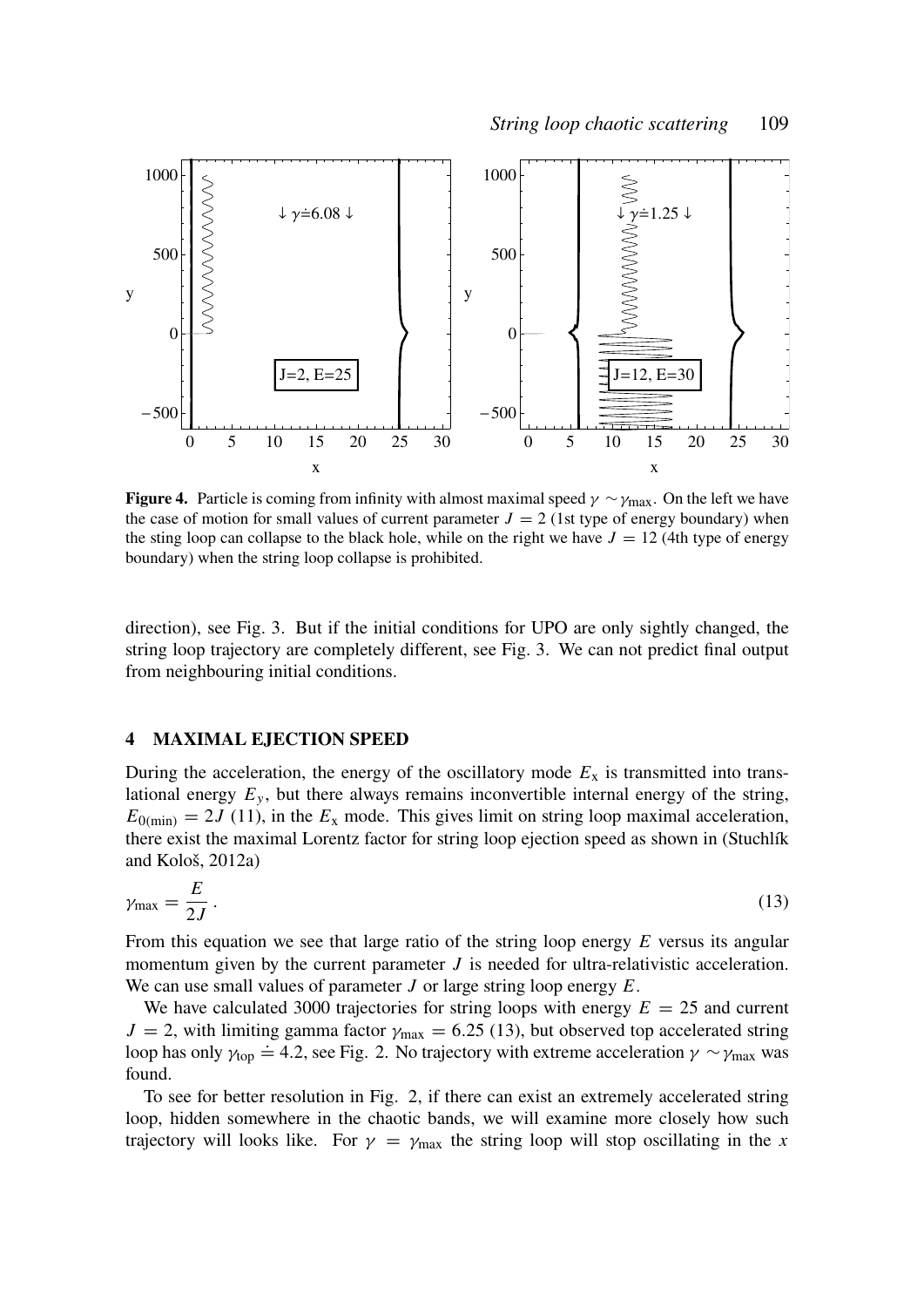# 110 *M. Kološ and Z. Stuchlík*

direction and moves only along the *y* axis, with constant radius  $x_i = x_0 = J$ , see (12). Since the string loop motion is time reversible  $t \leftrightarrow -t$ , instead of escape, we will consider string loop with  $\gamma \sim \gamma_{\text{max}}$  coming from the infinity towards to the black hole.

Now we can have different situations, depending on the value of the current parameter *J*, see Fig. 4. If *J* is quite small, *J* ∼3 or smaller, the string loop will collapse to the black hole horizon. Loops with  $\gamma \sim \gamma_{\text{max}}$  have very tiny oscillations in *x* direction and hence can't "jump over" black hole. Obviously this is the reason why we do not see extremely accelerated string loop  $\gamma \sim \gamma_{\rm max}$  in Fig. 2 – such a trajectory had to be started from the black hole. However, such a situation can occur on the naked-singularity spacetimes (Stuchlík and Kološ, 2012b), where the region of strong gravity is not hidden by the event horizon, and  $\gamma \sim \gamma_{\text{max}}$  can be obtained (Kološ and Stuchlík, 2013). If parameter *J* is large, typically  $J > 10$ , extremely accelerated trajectories can not collapse to the black hole (it is prevented by energetic conditions) but they are also too far from gravity well where the string loop transmutation process occur.

#### 5 CONCLUSIONS

The existence of chaotic bands in the scattering function  $\gamma(y_s)$  is given by presence of unstable periodic orbit in the system. There exists energetic limit on the maximal string loop acceleration  $\gamma_{\text{max}}$ . Large string acceleration along the y-axis can occurs only for large *E*/2*J* ratios. It is easy to observe extremely accelerated string loop  $\gamma \sim \gamma_{\text{max}}$  in the case of naked singularity spacetime, where the horizon is missing.

It should be stressed that rotation of the black hole (naked singularity) is not a relevant ingredient of the acceleration of the string loop motion due to the transmutation effect (Stuchlík and Kološ, 2012a), contrary to the Blandford–Znajek effect (Blandford and Znajek, 1977) usually considered in modelling acceleration of jet-like motion in AGN and microquasars.

#### ACKNOWLEDGEMENTS

The authors would like to thank the EU grant Synergy CZ.1.07./2.3.00/20.0071, the internal student grant SGS/23/2013 of the Silesian University, and the Albert Einstein Centre for gravitation and astrophysics supported by the Czech Science Foundation Grant No. 14- 37086G.

#### **REFERENCES**

- Blandford, R. D. and Znajek, R. L. (1977), Electromagnetic extraction of energy from Kerr black holes, *Monthly Notices of the Royal Astronomical Society* , 179, pp. 433–456.
- Carter, B. and Steer, D. A. (2004), Symplectic structure for elastic and chiral conducting cosmic string models, *Phys. Rev. D* , 69(12), 125002, arXiv: hep-th/0307161.
- Frolov, A. V. and Larsen, A. L. (1999), Chaotic scattering and capture of strings by a black hole, *Classical and Quantum Gravity*, 16, pp. 3717–3724, arXiv: gr-qc/9908039.